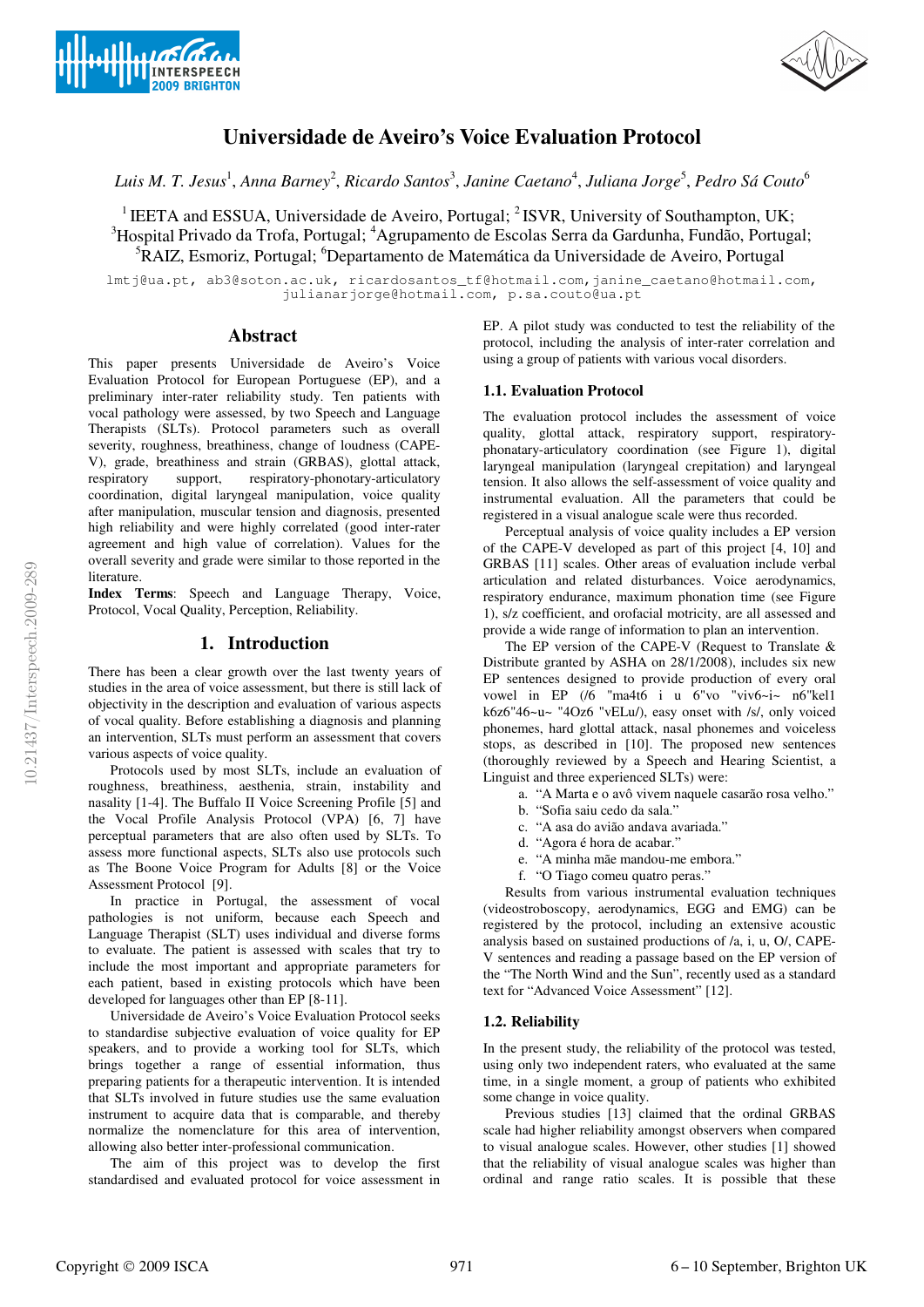contradictory results were due to the difference in the size of the sample between both studies. Karnell et al. [4] studied the reliability of two pairs of raters, who used the CAPE-V and GRBAS scales. They obtained high values of reliability, but only compared values for the parameter overall severity (CAPE-V) and for the parameter grade (GRBAS).

# **2. Method**

#### **2.1. Participants and Recording**

In this study, the voice quality of 10 patients was assessed, with the Universidade de Aveiro's Voice Evaluation Protocol. These patients had been admitted to the Department of Otolaryngology of the Hospital de São João, Porto, Portugal (with full ethics committee approval). The sample included 10 patients with vocal pathology (9 females and 1 male), aged between 39-57 years old, with several clinical diagnoses: nodules, polyps, hypotonia of the vocal folds, swelling of Reinke, musculo-skeletal syndrome and dysfunctional dysphonia. The sample was evaluated (once) simultaneous by two SLTs.

CAPE-V tasks (sustaining vowels /a, i/, reading sentences and spontaneously speaking), endurance counting (respiratory support), sustaining vowels /a, u, i/ to determine maximum phonation time (see Figure 1), sustaining fricatives /s, z/ to determine the s/z coefficient, were recorded directly onto a PC, using Praat 5.0.22 [14] and in a quiet environment.

Recording equipment included an external sound card Edirol UA-25, set to 16 bits and 44.1 kHz sampling frequency, and a Sennheiser e815S microphone. During the recordings, the microphone was held on a tripod placed 25-30 degrees to the left of the patient's mouth, at a distance of 30-40 cm.

Both SLTs were instructed on how to use the protocol prior to applying to patients. This was followed by a testing phase, during which the raters were thoroughly trained on patients that did constitute the sample.

## **2.2. Statistical Analysis**

A database was developed using SPSS 11, where all the variables used for the reliability study were set. This consisted of 366 variables, among which 10 were ordinal, 136 quantitative and 220 nominal.

Variables overall severity, roughness, breathiness, strain, change of pitch, loudness and resonance (CAPE-V), and the variables grade, breathiness and strain (GRBAS), glottal attack, respiratory-phonotary-articulatory coordenation and respiratory support of the pneumo-phono-articulatory parameter were analysed. Posture related variables position at rest, digital laryngeal manipulation (rigidity, laryngeal crepitation and focal pain) and vocal quality after manipulation of the laryngeal region, and the variables standing and seated position (speech and rest), were included in the database. Muscle tension at cervical level, the scapula, the larynx and the face (during speech production and at rest) were statistically analysed. Finally, the variable diagnosis was examined. The other parameters evaluated by the protocol have not been analysed statistically due to a high number of non-responses, and the fact that SPSS 11 does not calculate the correlation between two raters with non square tables (for ordinal and nominal variables). The variables that were analysed have a number of non-responses less than or equal to 30%. The reliability study of the protocol used Spearman's correlation coefficient for ordinal and quantitative variables and Cohen's Kappa test for the nominal and ordinal ones. Spearman's correlation coefficient was used for both quantitative and ordinal variables so that we could compare the results of this study with those of Karnell et al. [4]. However, it was deemed relevant, to also apply Cohen's Kappa test to ordinal variables. Spearman's correlation coefficient measures the intensity of the correlation of answers between two observers, while Cohen's Kappa test measures its agreement, and the two tests are related. For the analysis of nominal variables, only the Cohen's Kappa test was used.

Assuming a significance level  $(\alpha)$  of 0.05 and an agreement level between the two raters of 0.80, the sample size necessary to achieve a power of 80% for the correlation between evaluators was estimated. Thus, for a small difference  $(|\rho| = 0.1)$ , the sample size should be 783, for an intermediate difference ( $|\rho| = 0.3$ ), the sample size should be 82, and for a large difference ( $|\rho| = 0.5$ ), the size should include 27 elements. For this study, an intermediate difference would be ideal. In a similar project Karnell et al. [4] used a sample size of 103, which is close to the value, presented above. We are currently expanding our database to reach 100 patients, so the method presented in this section can be easily applied.

# **3. Results**

## **3.1. CAPE-V**

For the variables of the CAPE-V scale, results showed high and statistically significant correlation values for the overall severity ( $p=0.964$ ,  $p=0.000$ ), roughness ( $p=0.834$ ,  $p=0.010$ ), breathiness  $(p=0.991, p=0.000)$  and loudness change  $(k=1.000, p=0.000)$ , which showed a good agreement between the two evaluators. The variables resonance (k=0.608,  $p=0.047$ ) and strain ( $p=0.659$ ,  $p=0.076$ ), had an intermediate correlation value, the first one being statistically significant but not the second one. For the variable change of pitch  $(k=0.500, p=0.032)$ , a low correlation value was found, but statistically significant, which indicates low inter-rater correlation. It is pertinent to note that no data was analysed for the quantitative variables pitch and loudness of CAPE-V, due to a large amount of non-responses.

There was a high correlation value for overall severity, roughness, breathiness and loudness change, probably because these parameters are assessed regularly in the practice of a SLT. These concepts are part of clinical practice of the two raters, so these parameters were more easily evaluated. The maximum correlation for the variable loudness change could be explained by the fact that it is often reported as one of the easiest parameters to evaluate.

It should also be noted that the value of correlation for the parameter overall severity obtained in this study  $(p=0.964)$  is similar to that found by Karnell et al. [4] ( $\rho$ =0.897).

The correlation value for the parameter pitch change was relatively low, possibly due to the evaluation of this parameter not being a simple perception of the fundamental frequency, but also the perception of other very complex voice properties, that need to be considered as a whole.

# **3.2. GRBAS**

For the variables of the GRBAS scale, results of an analysis based on the Spearman correlation coefficient showed a high and statistically significant value for grade ( $\rho$ =0.815,  $p$ =0.004) and breathiness  $(p=0.846, p=0.002)$ , which reveals a good agreement between raters, and an intermediate and statistically significant value for strain ( $\rho$ =0.662, p=0.037), which shows a reasonable agreement between the two evaluators.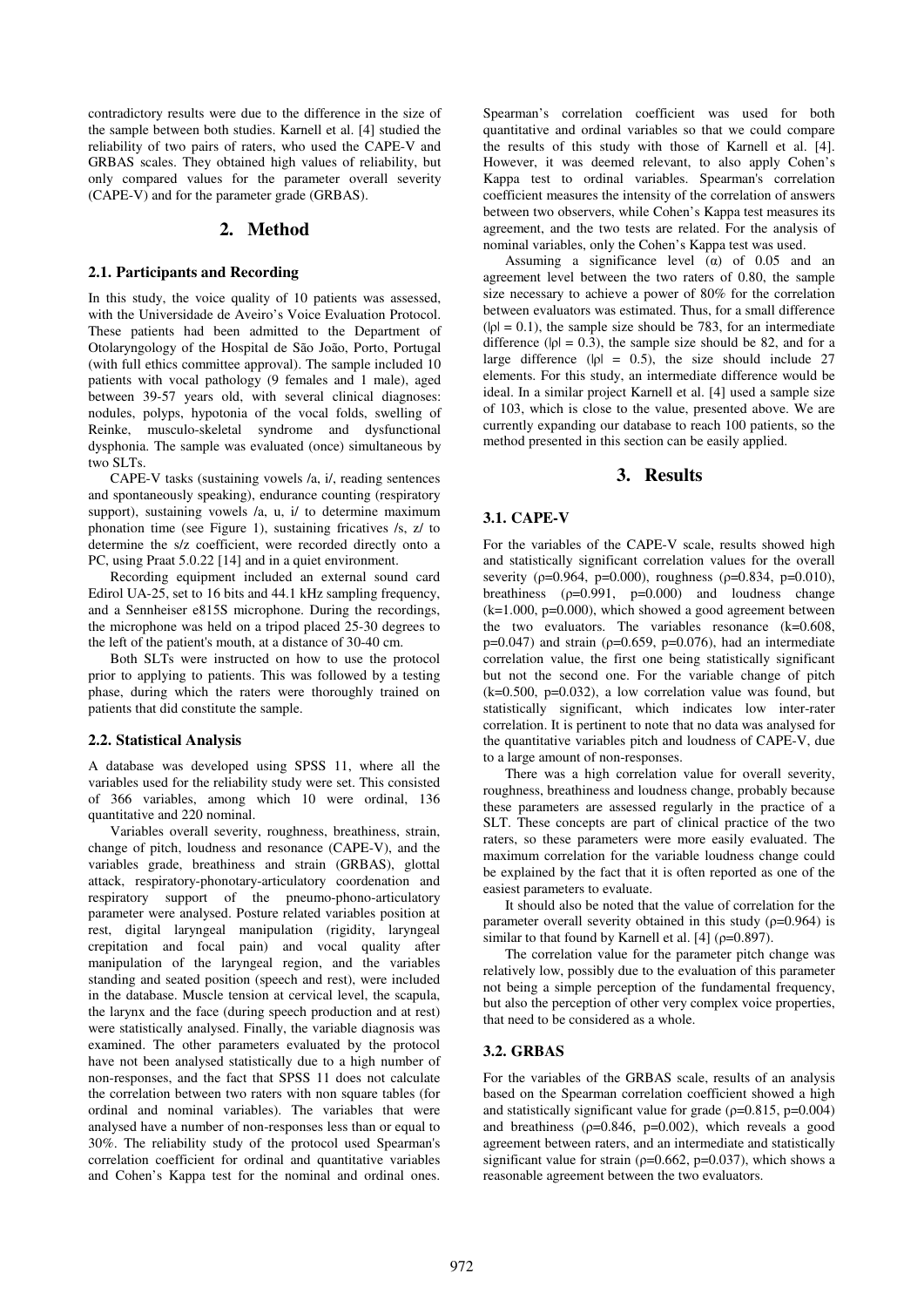Results of the Cohen's Kappa test, showed a high and statistically significant values for strain (k=0.848, p=0.000), which means there's a good agreement between the raters, and an intermediate and statistically significant value for grade  $(k=0.667, p=0.000)$  and breathiness  $(k=0.571, p=0.003)$ , i.e., a reasonable agreement. It was not possible to run the tests for variables grade and asthenia due to lack of representativeness of classes (100% agreement between raters).

Analysing results for Spearman's correlation coefficient, it appears that the intensity of relation between grade and breathiness is high. However, the agreement between evaluators is only reasonable, when analysed by a Cohen's Kappa test. Results for strain were precisely the opposite, namely a median intensity relation and a high level of agreement between evaluators. This high agreement shows a great familiarity of both evaluators with this term (strain). It should be noted that the results of this study, for the parameter grade using Spearman's correlation coefficient  $(\rho=0.815)$ , were similar to those  $(p=0.854)$  reported by Karnell et al. [4].

#### **3.3. Comparing the CAPE-V and GRBAS Scales**

The variables that are common to CAPE-V and GRBAS scales were compared using Spearman's correlation coefficient and the Cohen's Kappa test. Results showed, for the variables grade and strain, very similar values. For the variable breathiness it should also be noted that there was some relationship between the values of the Spearman's correlation coefficient and the Cohen's Kappa test.

Studies such as Bele's [13], that used a sample of 71 patients, indicate that the ordinal GRBAS scale has a higher reliability amongst observers when compared with visual analogue scales, which is not confirmed by this study, and probably results from the difference in sample size. However, studies such as those of Gerratt et al. [1], which used a sample of 22 patients, show that the inter-rater's reliability of the visual analogue scales is higher than the reliability of ordinal and range ratio scales. It should be noted that the sample size of Gerratt et al.'s [1] study is closer to the present study.

#### **3.4. Other Parameters**

Variables glottal attack (k=0.830, p=0.001), respiratory<br>support (p=0.964, p=0.000), respiratory-phonotarysupport  $(\rho=0.964, \rho=0.000)$ , respiratory-phonotaryarticulatory coordination ( $\rho$ =0.859, p=0.006), digital laryngeal manipulation– laryngeal crepitation (k=1.000, p=0.003), vocal quality after manipulation (k=1.000, p=0.003), scapula tension ( $p=0.910$ ,  $p=0.002$ ), laryngeal tension ( $p=0.891$ ,  $p=0.003$ ) and diagnosis  $(\rho=1.000, p=0.000)$  showed statistical significance and high correlation, i.e., there was a good agreement between evaluators. For the variables position at rest (k=0.608, p=0.047), digital laryngeal manipulation (k=0.608, p=0.047), values of intermediate and statistically significant correlation were found. However, the variables cervical tension ( $\rho$ =0.586, p=0.126) and facial tension ( $p=0.509$ ,  $p=0.197$ ), showed intermediate correlation values and no statistical significance. There were also values of low correlation and no statistical significance for the variables digital laryngeal manipulation  $(k=0.400, p=0.134)$ , standing position (rest and speech)  $(p=0.266, p=0.564)$  and sitting position  $(p=0.216, p=0.641)$ .

Some variables (e.g., glottal attack) had high correlation values and were statistically significant. This might be explained by the frequent assessment of these parameters by the majority of SLTs in cases of vocal pathology, which leads to greater familiarity with these concepts. High/maximum values of correlation were also found in the digital laryngeal manipulation (laryngeal crepitation), in the scapula tension

and in the laryngeal tension. It can be argued that these parameters are evaluated more objectively since they are assessed not only by touch but also by listening.

 In parameter vocal quality, the raters were able to perceive the vocal quality of the patient before and after manipulating the larynx, which facilitates the evaluation. This may justify the value of maximum correlation obtained.

The variable diagnosis also presents a maximum value of agreement between evaluators, which was consistent with the fact that the SLT diagnosis is aided by clinical diagnosis. The variables digital laryngeal manipulation (rigidity), standing and sitting position (rest and speech) and cervical and facial tension, were not scrutinised because the p-value was not statistically significant.

#### **4. Conclusions**

In the clinical practice of Portuguese SLTs, the large variety of subjective data and the lack of standardisation included in the vocal pathology protocols can make diagnosis insufficiently precise. The CAPE-V and GRBAS scales, and other parameters evaluated by the protocol have shown reliability in this study and in other studies [1, 4, 13], with high inter-rater correlation values. It seems therefore, reasonable to claim that the use of this instrument for evaluating vocal pathologies in the SLTs practice could facilitate the formulation of diagnosis, since there is a greater standardisation of parameters assessed by these professionals.

The similarity of Spearman's correlation values for the parameters overall severity (CAPE-V) and grade (GRBAS), with those of other studies [4] should also be noted. However, the results presented in this paper should be treated with some caution, since the sample size is relatively small and there is some frequency of non-responses, which may be reflected in the findings.

Summarising, we have developed an EP version of CAPE-V, the first standardised and evaluated protocol for voice assessment in EP, and shown that it produced similar results to assessments used in other languages.

Ongoing and future work will extend this study to a larger number of patients, so the protocol can be used with more confidence. Further validation of the EP version of CAPE-V will use the procedures presented in [15], including the production of a CD-ROM with the voice samples to be evaluated, voices used for training and samples of voices that represent specific grades of severity (MI – Mildly Deviant; MO – Moderately Deviant; SE – Severely Deviant).

#### **5. Acknowledgements**

This work was partially supported by Fundação para a Ciência e a Tecnologia, Portugal (PTDC/SAU-BEB/67384/2006).

## **6. References**

- [1] B. R. Gerratt, J. Kreiman, N. Antonanzas-Barroso, and G. S. Berke, "Comparing Internal and External Standards in Voice Quality Judgments," Journal of Speech Hearing Research, vol. 36, pp. 14-20, 1993.
- [2] P. H. Dejonckere, M. Remacle, E. Fresnel-Elbaz, V. Woisard, L. Crevier-Buchman, and B. Millet, "Differentiated perceptual evaluation of pathological voice quality: reliability and correlations with acoustic measurements," Rev Laryngol Otol Rhinol, vol. 117, pp. 219-224, 1996.
- [3] J. F. Piccirillo, C. Painter, D. Fuller, A. Haiduk, and J. M. Fredrickson, "Assessment of two objective voice function indices," Ann. Otol. Rhinol. Laryngol., vol. 107, pp. 396-400, 1998.